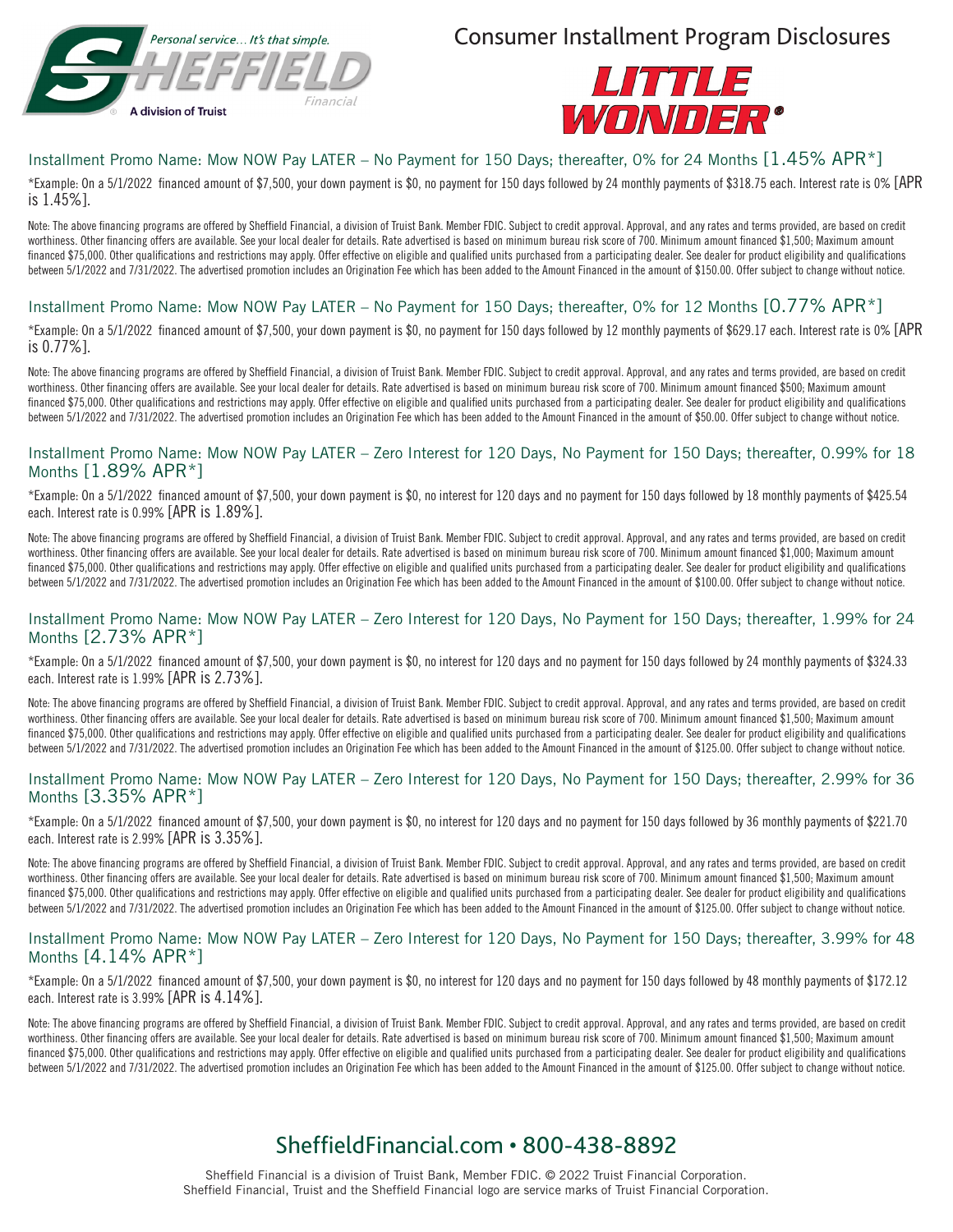

Consumer Installment Program Disclosures



## Installment Promo Name: 0% for 36 Months [1.27% APR\*]

\*Example: On financed amount of \$7,500, your down payment is \$0 with 36 monthly payments of \$212.50 each. Interest Rate is 0% [APR is 1.27%].

Note: The above financing programs are offered by Sheffield Financial, a division of Truist Bank. Member FDIC. Subject to credit approval. Approval, and any rates and terms provided, are based on credit worthiness. Other financing offers are available. See your local dealer for details. Rate advertised is based on minimum bureau risk score of 660. Minimum amount financed \$1,500; Maximum amount financed \$75,000. Other qualifications and restrictions may apply. Offer effective on eligible and qualified units purchased from a participating dealer. See dealer for product eligibility and qualifications between 5/1/2022 and 7/31/2022. The advertised promotion includes an Origination Fee which has been added to the Amount Financed in the amount of \$150.00. Offer subject to change without notice.

### Installment Promo Name: 0% for 42 Months [1.10% APR\*]

\*Example: On financed amount of \$7,500, your down payment is \$0 with 42 monthly payments of \$182.15 each. Interest Rate is 0% [APR is 1.10%].

Note: The above financing programs are offered by Sheffield Financial, a division of Truist Bank. Member FDIC. Subject to credit approval. Approval, and any rates and terms provided, are based on credit worthiness. Other financing offers are available. See your local dealer for details. Rate advertised is based on minimum bureau risk score of 700. Minimum amount financed \$1,500; Maximum amount financed \$75,000. Other qualifications and restrictions may apply. Offer effective on eligible and qualified units purchased from a participating dealer. See dealer for product eligibility and qualifications between 5/1/2022 and 7/31/2022. The advertised promotion includes an Origination Fee which has been added to the Amount Financed in the amount of \$150.00. Offer subject to change without notice.

## Installment Promo Name: 0% for 48 Months [0.97% APR\*]

\*Example: On financed amount of \$7,500, your down payment is \$0 with 48 monthly payments of \$159.38 each. Interest Rate is 0% [APR is 0.97%].

Note: The above financing programs are offered by Sheffield Financial, a division of Truist Bank. Member FDIC. Subject to credit approval. Approval, and any rates and terms provided, are based on credit worthiness. Other financing offers are available. See your local dealer for details. Rate advertised is based on minimum bureau risk score of 700. Minimum amount financed \$1,500; Maximum amount financed \$75,000. Other qualifications and restrictions may apply. Offer effective on eligible and qualified units purchased from a participating dealer. See dealer for product eligibility and qualifications between 5/1/2022 and 7/31/2022. The advertised promotion includes an Origination Fee which has been added to the Amount Financed in the amount of \$150.00. Offer subject to change without notice.

## Installment Promo Name: 1.99% for 48 Months [2.80% APR\*]

\*Example: On financed amount of \$7,500, your down payment is \$0 with 48 monthly payments of \$165.45 each. Interest Rate is 1.99% [APR is 2.80%].

Note: The above financing programs are offered by Sheffield Financial, a division of Truist Bank. Member FDIC. Subject to credit approval. Approval, and any rates and terms provided, are based on credit worthiness. Other financing offers are available. See your local dealer for details. Rate advertised is based on minimum bureau risk score of 660. Minimum amount financed \$1,500; Maximum amount financed \$75,000. Other qualifications and restrictions may apply. Offer effective on eligible and qualified units purchased from a participating dealer. See dealer for product eligibility and qualifications between 5/1/2022 and 7/31/2022. The advertised promotion includes an Origination Fee which has been added to the Amount Financed in the amount of \$125.00. Offer subject to change without notice.

# Installment Promo Name: 3.99% for 60 Months [4.66% APR\*]

\*Example: On financed amount of \$7,500, your down payment is \$0 with 60 monthly payments of \$140.48 each. Interest Rate is 3.99% [APR is 4.66%].

Note: The above financing programs are offered by Sheffield Financial, a division of Truist Bank. Member FDIC. Subject to credit approval. Approval, and any rates and terms provided, are based on credit worthiness. Other financing offers are available. See your local dealer for details. Rate advertised is based on minimum bureau risk score of 660. Minimum amount financed \$2,500; Maximum amount financed \$75,000. Other qualifications and restrictions may apply. Offer effective on eligible and qualified units purchased from a participating dealer. See dealer for product eligibility and qualifications between 5/1/2022 and 7/31/2022. The advertised promotion includes an Origination Fee which has been added to the Amount Financed in the amount of \$125.00. Offer subject to change without notice.

# SheffieldFinancial.com • 800-438-8892